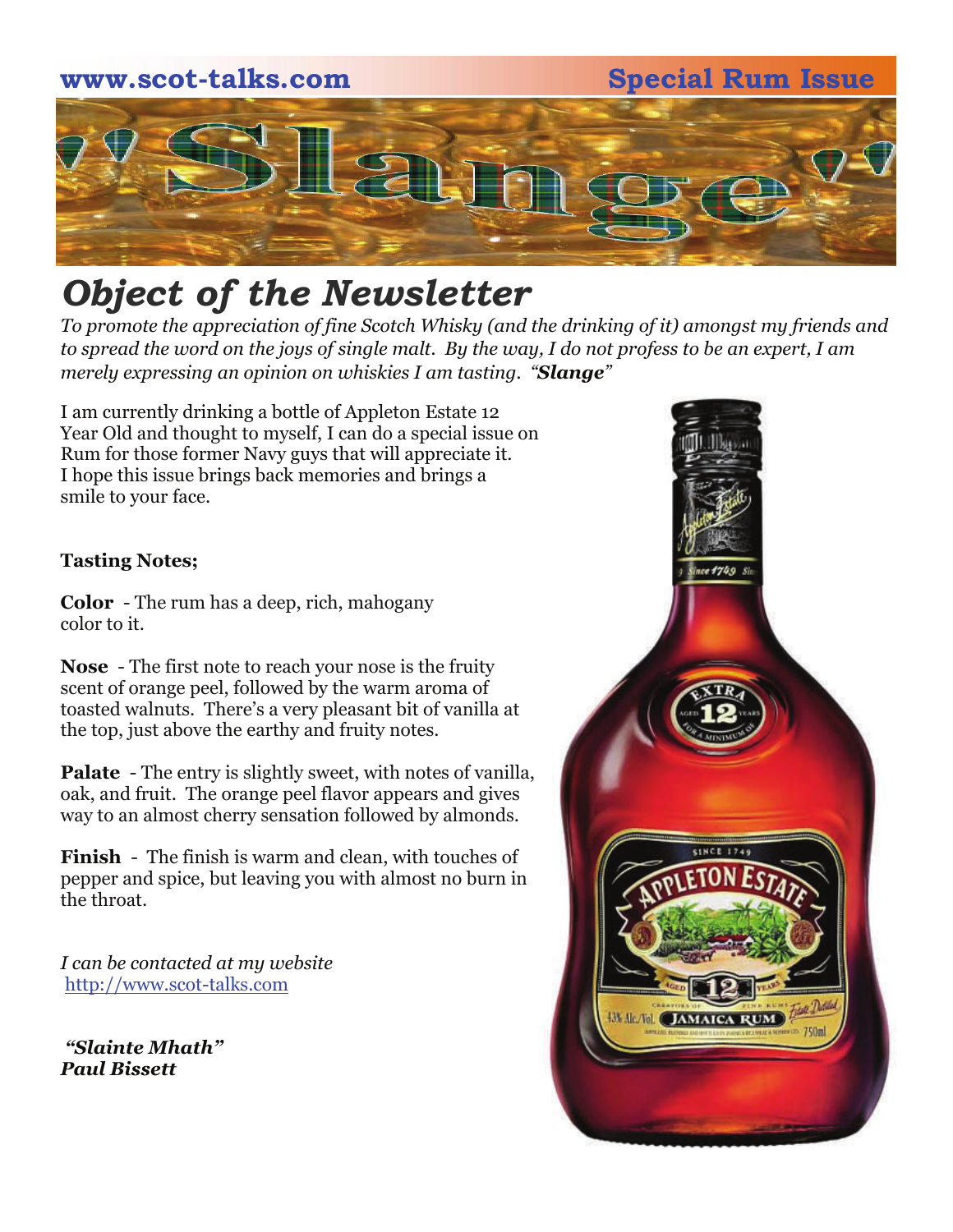

## **10 Remarkable Rums**

## **Cruzan Single Barrel — St Croix, U.S. Virgin Islands**

 This rum is big and creamy in the front of the mouth, but surprises with a very long finish accented with hints of earth and spice.





#### **El Dorado 15 year old — Guyana**

 This rum is dark and amber-colored, with an intriguing smoky sweetness on the nose.

EL DORADO The flavor is all fruitcake and treacle in the front of the mouth, but shows an  $15$  unusual dry finish.

## **English Harbor 5 years old — Antigua**

It's pale color—almost like dry sherry—is mirrored in the flavor; this is the most Delicate and refined of rums, with an almost feminine character. The longer it sat in the glass, the more elegant and polished it became.





#### **Mount Gay extra old — Barbados**

MOUNT GAY RUM All dusky, dark mystery on the nose. The flavor has just the right balance of rich sugar sweetness at the front of the mouth, with a long, lingering and dry finish. Better than most rums that cost twice the price.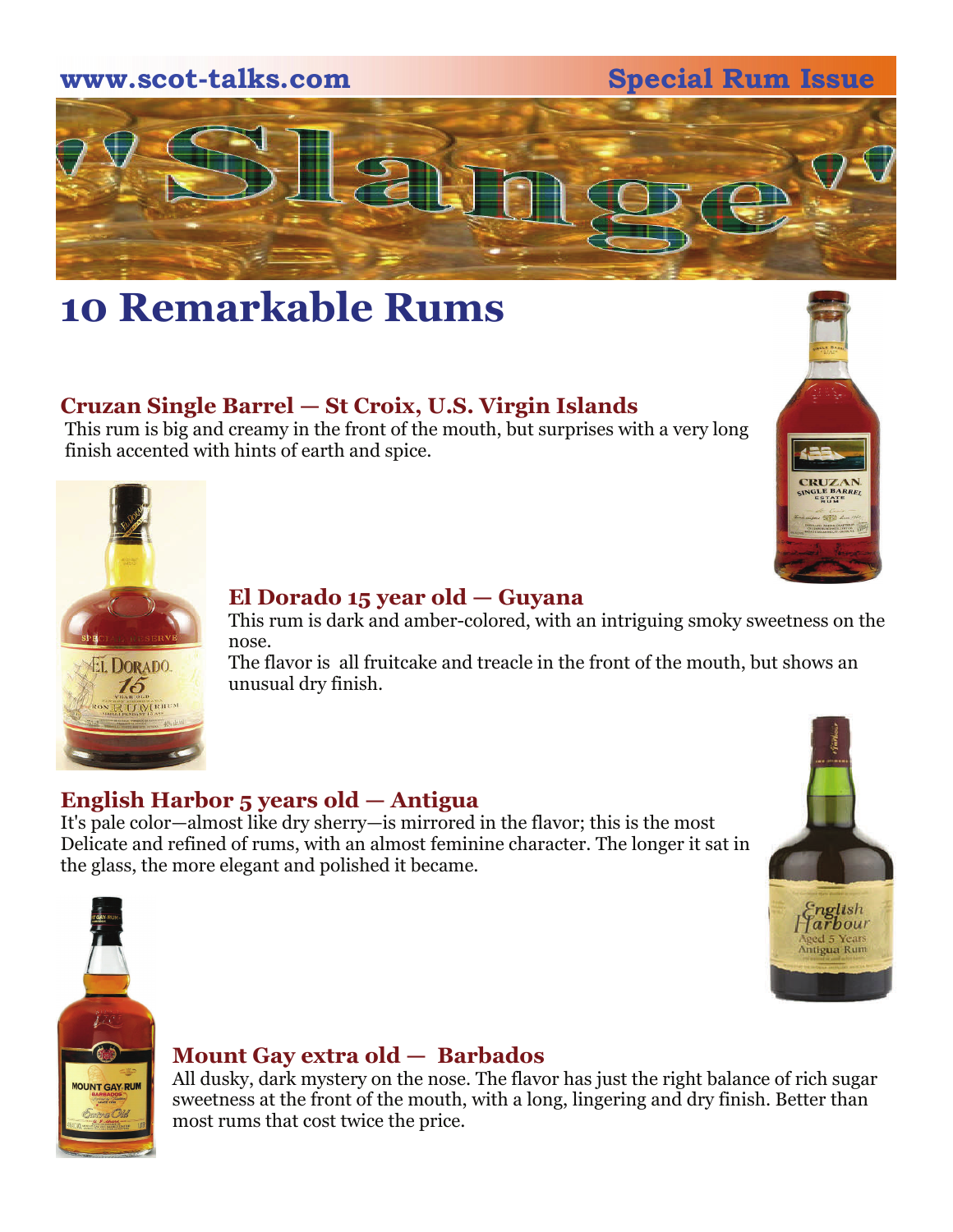

## **10 Remarkable Rums**

## **Neisson Rhum Reserve Special — Martinique**

One of the few rums made from the juice of sugar cane, as opposed to molasses, Which gives it a more polished, refined character. It's full and rich in the mouth, With subtle hints of vanilla, dried fruits and exotic spices, and a long, lingering and sweet finish.





#### **Pusser's Navy Rum, Trafalgar Bicentenary Decanter — Blended**

 To commemorate the 200th anniversary of Britain's naval victory at the Battle of Trafalgar, Pusser's have released a limited edition bottling of 15-year-old Navy Rum. It comes in a spectacular porcelain decanter engraved with scenes from Nelson's famous victories. But as handsome as the bottle is, the rum it contains is even more special. Pusser's Navy Rum is unique in that it uses the traditional Royal Navy formula and is still made the same way it was at the time of Trafalgar—in wooden-pot stills, as opposed to modern industrial-column

stills. This results in the most full- flavored, intense rum available anywhere.

### **Pyrat XO Reserve— Blended**

A rich blend of 15-year-old rums from various parts of the Caribbean, it is packed With ripe fruit flavors—apricots, banana and fresh oranges—all held together by pronounced vanilla and honey.